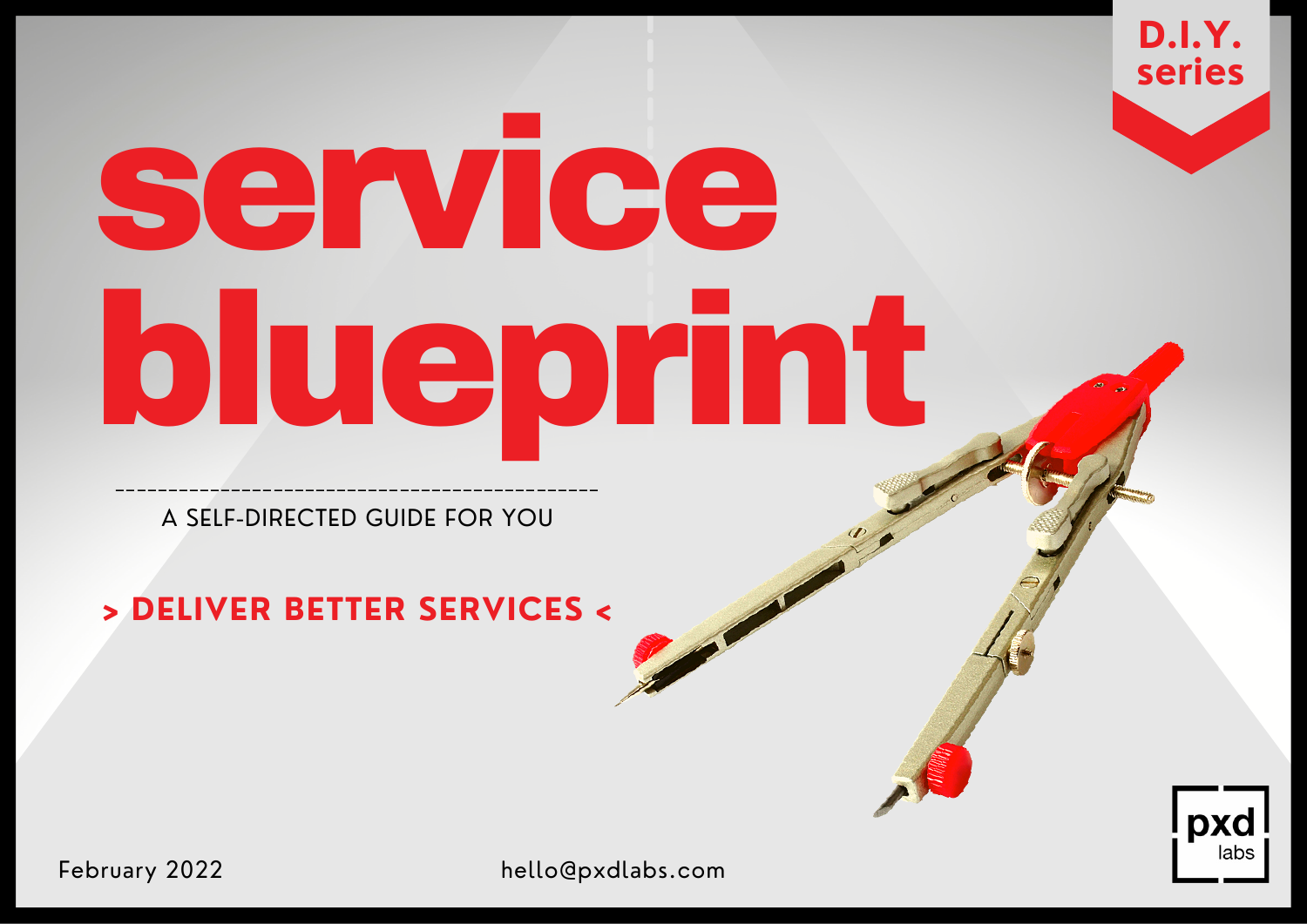**/** ... is a visual representation that maps out the entire service delivery process, over a period of time which involves key actors specifically users and providers;

whet

/ ... is often thought of as an extension of a journey map, connecting the customer ' s experience and the various people, process and props to deliver the service;

/ ... is a used to analyse the current service or craft a new service concept, and not a tool during ideation.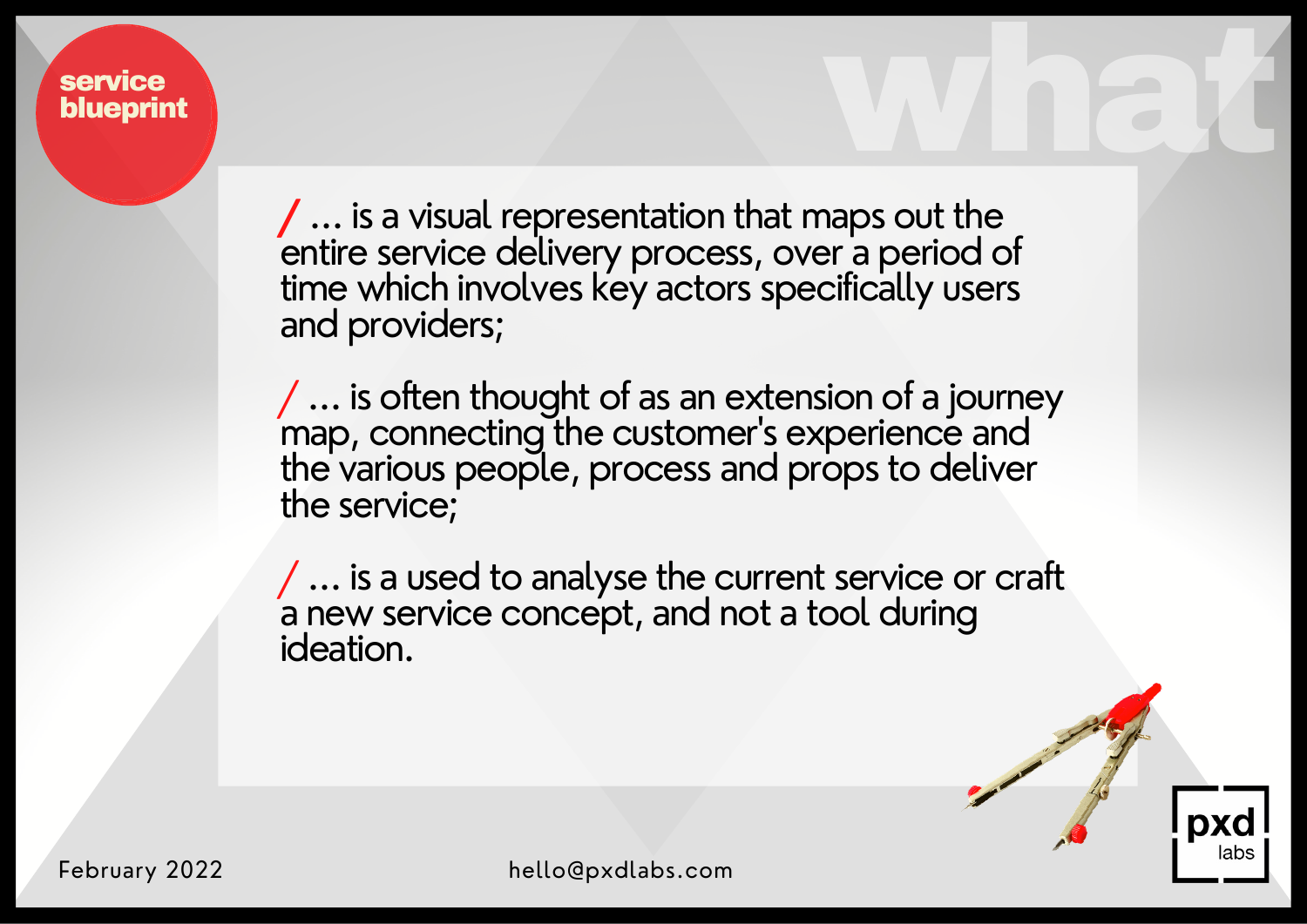> / ... A well-presented Service Blueprint exposes pain points, missed connections, systemic flaws and deliver improvements.

why

/ ... The Blueprint is also a good guide in understanding the behaviour, relationship, and even artefacts that are normally not considered in other tools.

/ ... The Blueprint provides a concurrent view of both users and providers which is absent in most tools.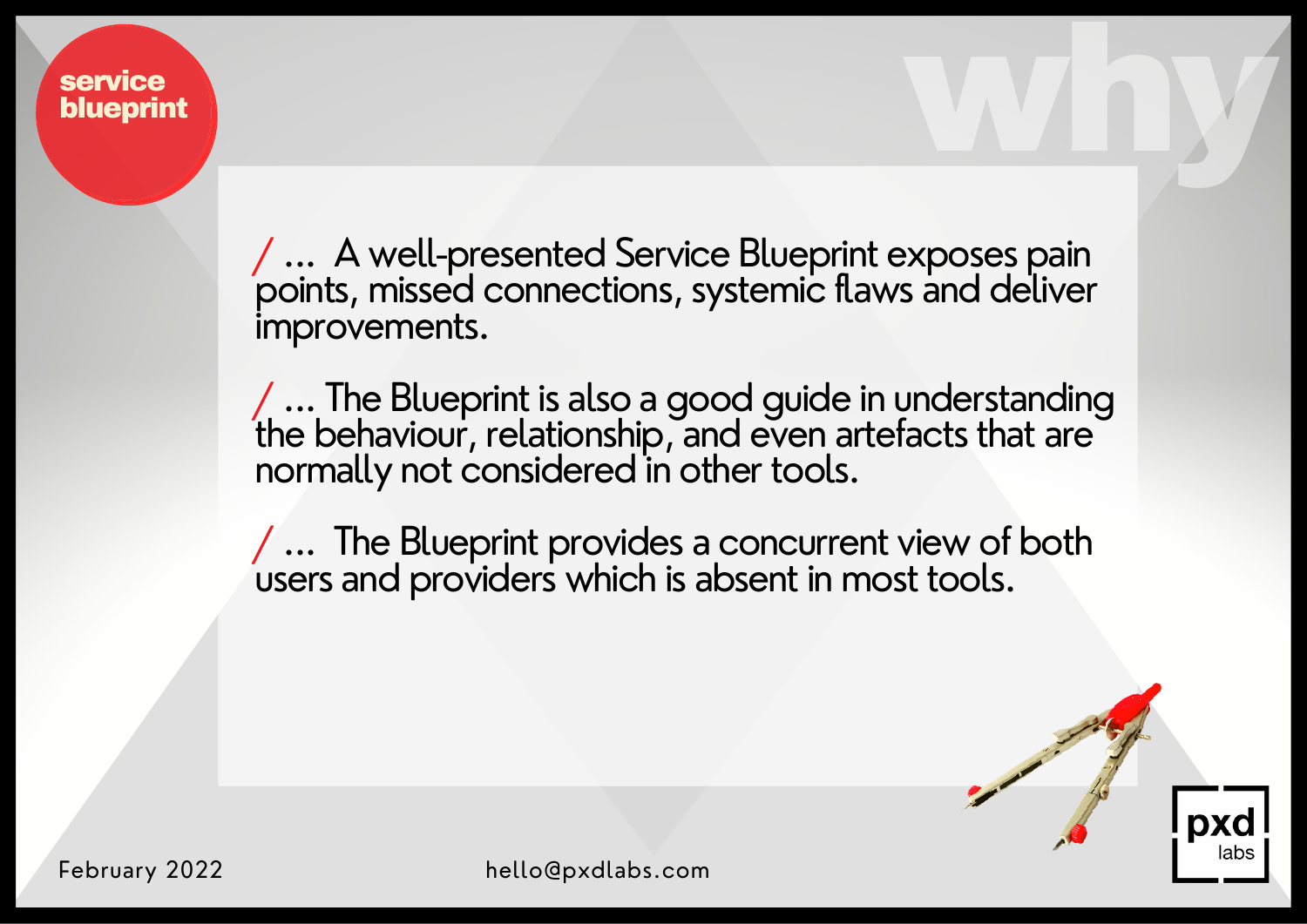

pxd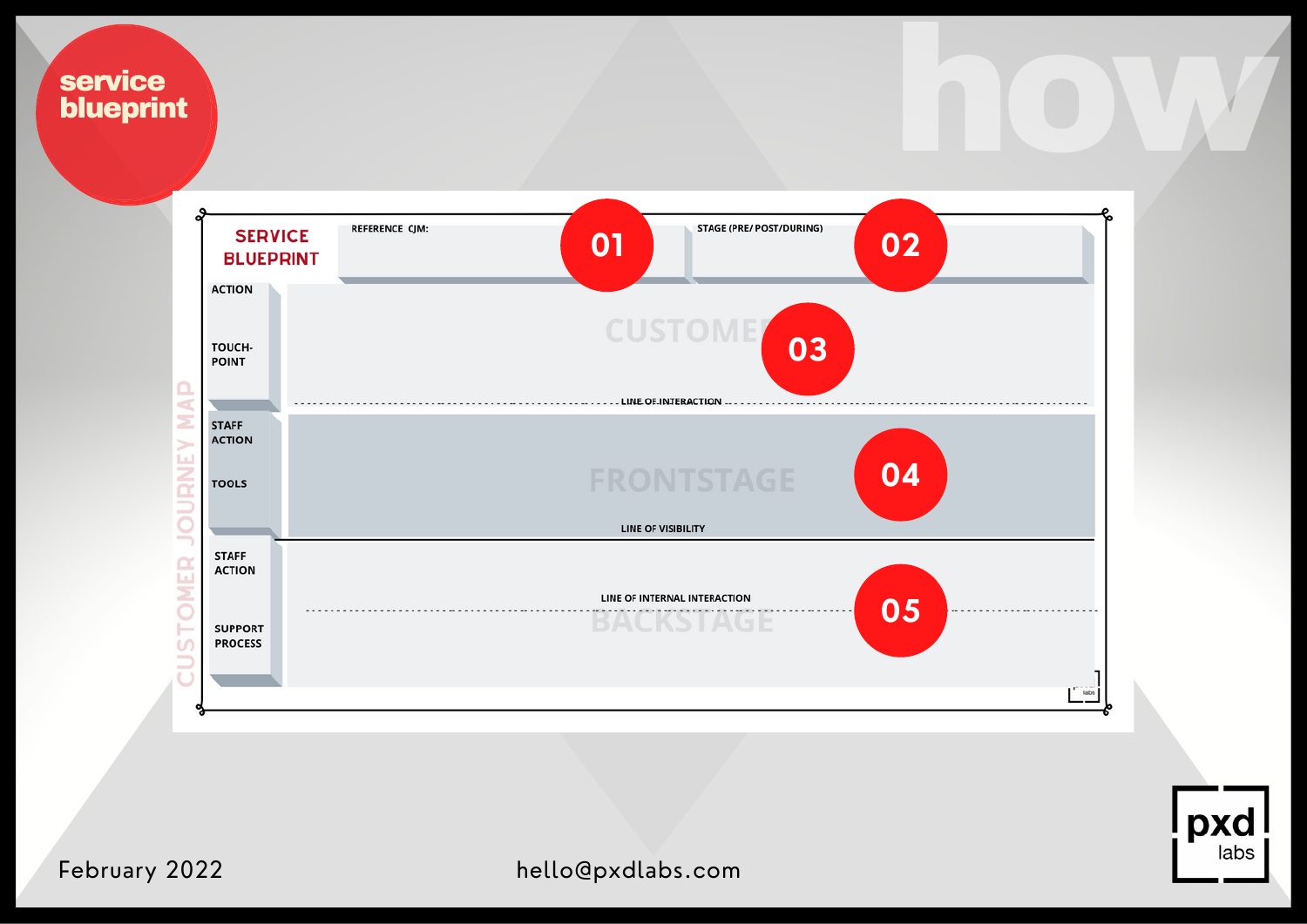**01**

/ **CJM Reference.** Connect your Service Blueprint to a prior Customer Journey Map.



/ **Stages (PRE/POST/DURING).** Think of the overall scenario you are mapping in broad stages: Pre, During, and Post. This would simplify how you identify the different steps within each stage.



/ **Action & Touchpoint.** Answer the question, what is this persona doing at this step. Use action words like opens, receives, signs, etc. Consider the different tools or materials that this persona is using to complete this action. This could be a website, mobile phone, email, postcard, etc.



/ **FrontStage.** Staff Action and Tools. Concurrently look at how your team member responds/ delivers the service as this persona (user/customer) goes through the journey. Think of this visible line of interaction by the persona with tools visible to the artefact you've provided (eg website's shopping cart)



/ **Backstage.** Staff Action and Process. You extend your view further with an internal interaction happening between internal teams and the processes in place. For example, the website as a touchpoint has a shopping cart tool that touches multiple process like inventory, marketing etc.



how